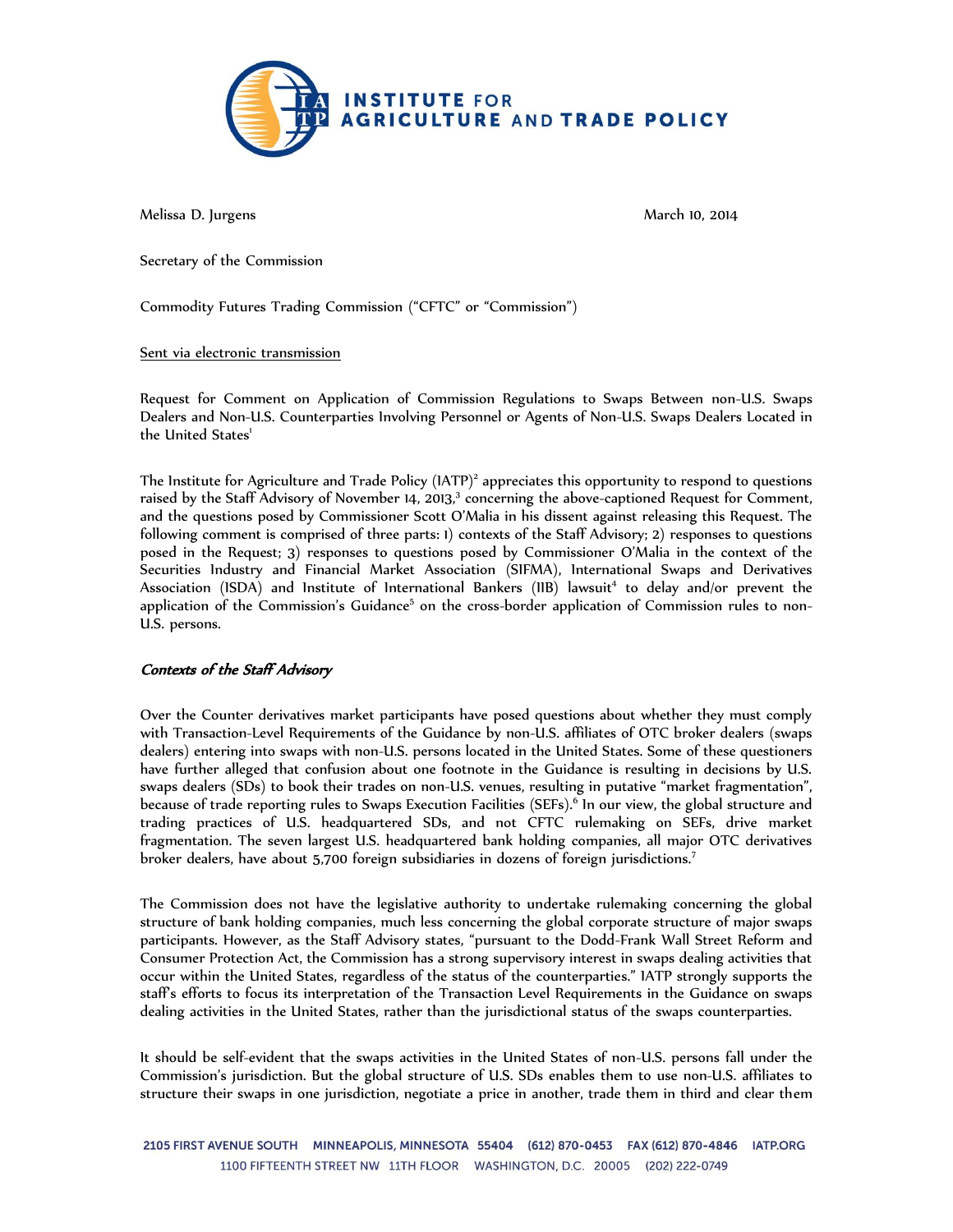in a fourth. IATP believes that if any or all of these swaps dealing activities occur in the United States, non-U.S. persons must comply with the Transaction Level Requirements of those activities.

Questions about compliance of non-U.S. person transacting swaps in the United States also have been predicated on liability-oriented concerns that reporting such transactions to the CFTC could result in multi-jurisdictional reporting with respect to reporting required by regulators in the jurisdictions of the non-U.S. persons. Such "duplicative" reporting, according to the questioners, would not only result in an onerous cost of conducting business, but could conflict with non-U.S. jurisdictions reporting requirements, resulting in legal uncertainty and vulnerability for the U.S. parents of the non-U.S. affiliates.<sup>8</sup>

IATP believes that there are two baseline contexts for responding to the aforementioned concerns. First, the Commission requires comprehensive and high quality OTC trade data in order to implement and enforce the cross-border application of Dodd Frank authorized rules. As the Commission knows and major SDs should know, the quality and comprehensiveness of OTC trade data is far from what is required to enable cross-border regulatory cooperation for effective monitoring of the swaps dealing activities of transnationally structured SDs. The Senior Supervisors' Group of financial regulators reported in January to the Financial Stability Board, "Five years after the financial crisis, firms' progress toward consistent, timely, and accurate reporting of top counterparty exposures fails to meet both supervisory expectations and industry self-identified best practices. The area of greatest concern remains firms' inability to consistently produce high-quality data."<sup>9</sup> If the Commission were to exempt non-U.S. affiliates of U.S. SDs and non-U.S. persons transacting swaps in the United States from reporting their transactions to Commission, the ongoing failure of major SDs to produce high quality data for regulator surveillance would be exacerbated. IATP strongly urges the Staff not to interpret the cross-border Guidance as permitting such an exemption.

The second baseline context to respond to the ISDA et al concerns about multi-jurisdictional data reporting is a more hopeful one. The Financial Stability Board's (FSB) Aggregation Feasibility Study Group (AFSG), co-chaired by a Commission staffer, has outlined in a Consultation Paper options for minimizing OTC data reporting duplication to Trade Data Repositories and for harmonizing trade data reporting requirements in a data aggregation mechanism.<sup>10</sup> IATP responded to this excellent Consultation Paper (the FSB has not yet posted responses"). We will not paraphrase our response here except to say that FSB help is on the way to respond to the legitimate SD concerns about OTC data reporting to the Commission and to the jurisdictions of the non-U.S. affiliate of the U.S. swaps dealers. To the extent that the data reporting requirements of a non-U.S. jurisdiction did not qualify for full or substituted compliance under the cross border Guidance, trades by the non-U.S. affiliate would be in conflict with rules applied according to the Guidance.

However, if the ISDA and other plaintiffs in the lawsuit against the Commission's Guidance were to support the FSB development of the AFSG outlined aggregation mechanism, their concerns about legal vulnerability regarding reporting requirements, which results from their frequent practice of structuring a swap in one jurisdiction and trading it in another, should be allayed. The AFSG proposes the means to remove duplicative reporting data by both the SDs and the SD clients according to a harmonized data reporting format. Full implementation of the aggregation mechanism will make it easier for multi-jurisdictional SDs both to produce the high quality reporting data required by regulators and make it easier for them to comply fully and efficiently with OTC data reporting rules across FSB jurisdictions.

It is in these two broader contexts that we believe the Commission's Division of Swap Dealer and Intermediary Oversight (DSIO) should evaluate responses to the questions it has posed in the Request for Comment.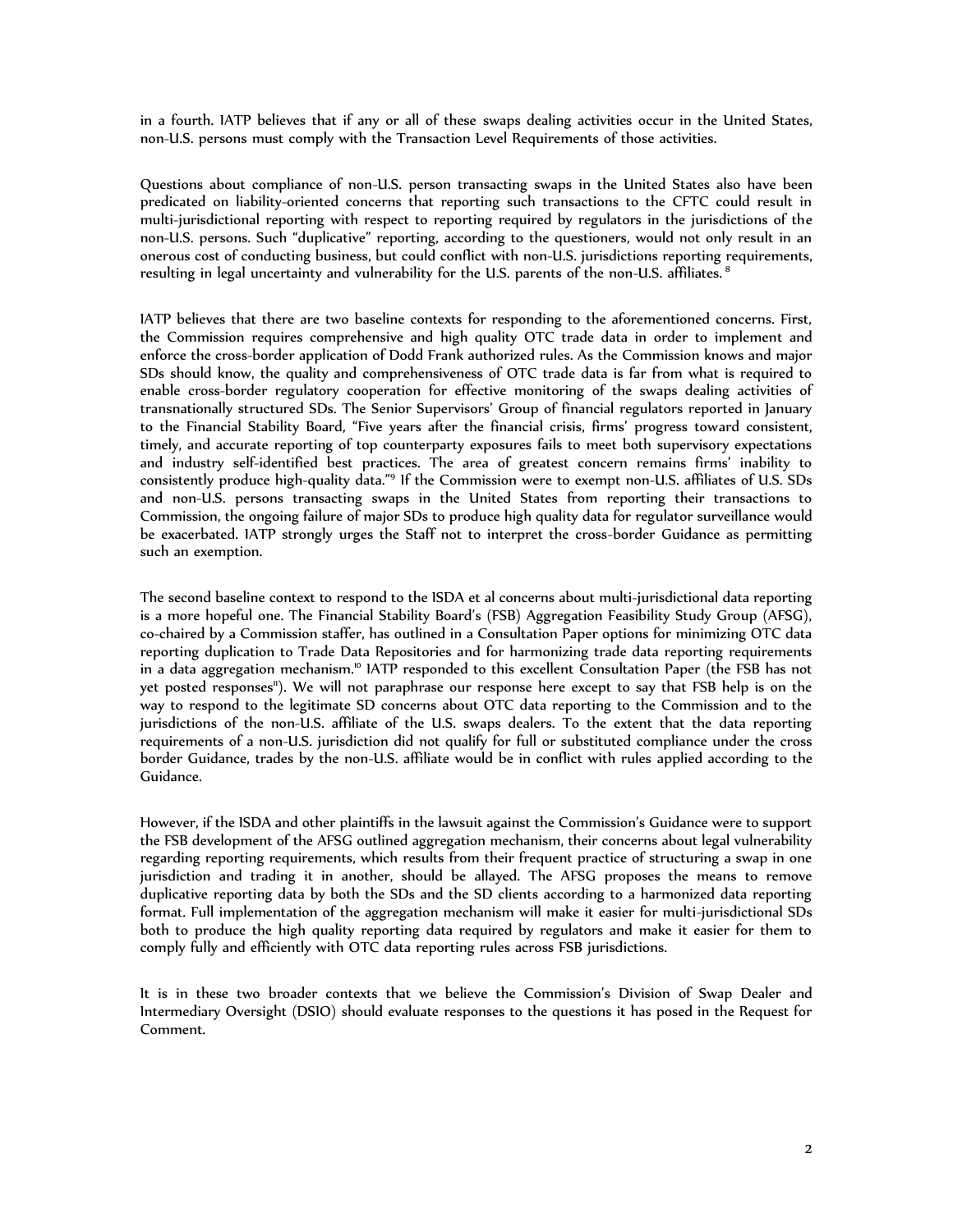## Responses to Questions Posed by the DSIO in the Request for Comment

- 1. "The Commission invites comment on whether the Commission should adopt the Staff Advisory as Commission policy in whole or in part." In view of the comments above, IATP believes that the Commission should adopt the whole Staff Advisory as Commission policy.
- 2. ". . . whether transactional requirements should apply to Covered Transactions with non-U.S. persons who are not guaranteed or conduit affiliates of U.S. persons." An answer to this question should begin with a common understanding of the purpose of the application of transactional requirements to the non-U.S. guaranteed and conduit affiliates of U.S. persons for swaps transacted in the United States. The reporting of transactions by guaranteed and conduit affiliates of U.S. Persons, in addition to those of the U.S. parent SD, enables the Commission to understand the total risk exposure of U.S. registered SDs, and the exposure of the U.S. taxpayer to bailing out SD default cascades. According to a Commission fact sheet explaining the Guidance, only "a non-U.S. person that is not a guaranteed or conduit affiliate may exclude [from aggregation] any swaps that are entered into anonymously on a registered DCM [Designated Contract Market], SEF [Swaps Execution Facility] of FBOT [Foreign Board of Trade] and cleared."<sup>12</sup>

Our first assumption about this statement is that swaps accepted for trade on a DCM, SEF or FBOT and entered into by a non-U.S. person that is not a guaranteed or conduit affiliate of a U.S. parent are aggregated and reported to the competent authority in the jurisdiction of the non-U.S. person, with which the Commission has a Memorandum of Understanding. A second assumption is that the Commission does not require aggregation of swaps by such a non-U.S. person because the clearing of those swaps on U.S. registered Centralized Clearing Platforms (CCP) removes the risk of counterparty default, unless the CCP itself becomes insolvent. A third assumption, is that if such a non-U.S. person transacts swaps in the United States but clears them on a foreign CCP, the Commission has granted full or substituted compliance regarding clearing in the jurisdiction of that CCP. A fourth assumption is that the number of non-U.S. persons that are not guaranteed or conduit affiliates of U.S. SDs, but that transact swaps in the United States, is quite small, and that the gross notional value of their swaps would not reach the Commission's very generous per SD aggregation de minimis. (IATP agrees with the critics of the Commission's decision to increase the SD aggregation de minimis from \$100 million to \$8 billion.<sup>13</sup>) If these assumptions are correct, IATP would agree that a non-U.S. Person that is not a guaranteed or conduit affiliate of a U.S. Person does not have to aggregate its swaps positions for reporting to the Commission, provided that those swaps are cleared and thus do not transfer risk of default to U.S. counterparties.

3. " . . . whether there should be any differentiation in treatment of swaps with non-U.S. counterparties depending on the nature of the SD (i.e. whether it is a guaranteed affiliate or a conduit affiliate of a U.S. person)." Depending on how the guarantee is defined, the U.S. parent is liable for covering part or all of losses incurred by the guaranteed non-U.S. affiliate. The Commission does not formally define "conduit affiliate," but based on the Commission's non-exhaustive description of the characteristics of the conduit affiliate, including the administrative control by senior personnel of the U.S. SD, the U.S. SD's majority ownership of the conduit affiliate, and the booking of conduit affiliate revenues and expenses with the US SD parent, it is exceedingly difficult to understand why there would not be an implied guarantee by the U.S. SD for the Covered Transactions of a conduit affiliate. If Commission understands that such an implied guarantee is part of the conduit affiliate relationship with the U.S. DS parent, IATP believes that there is no reason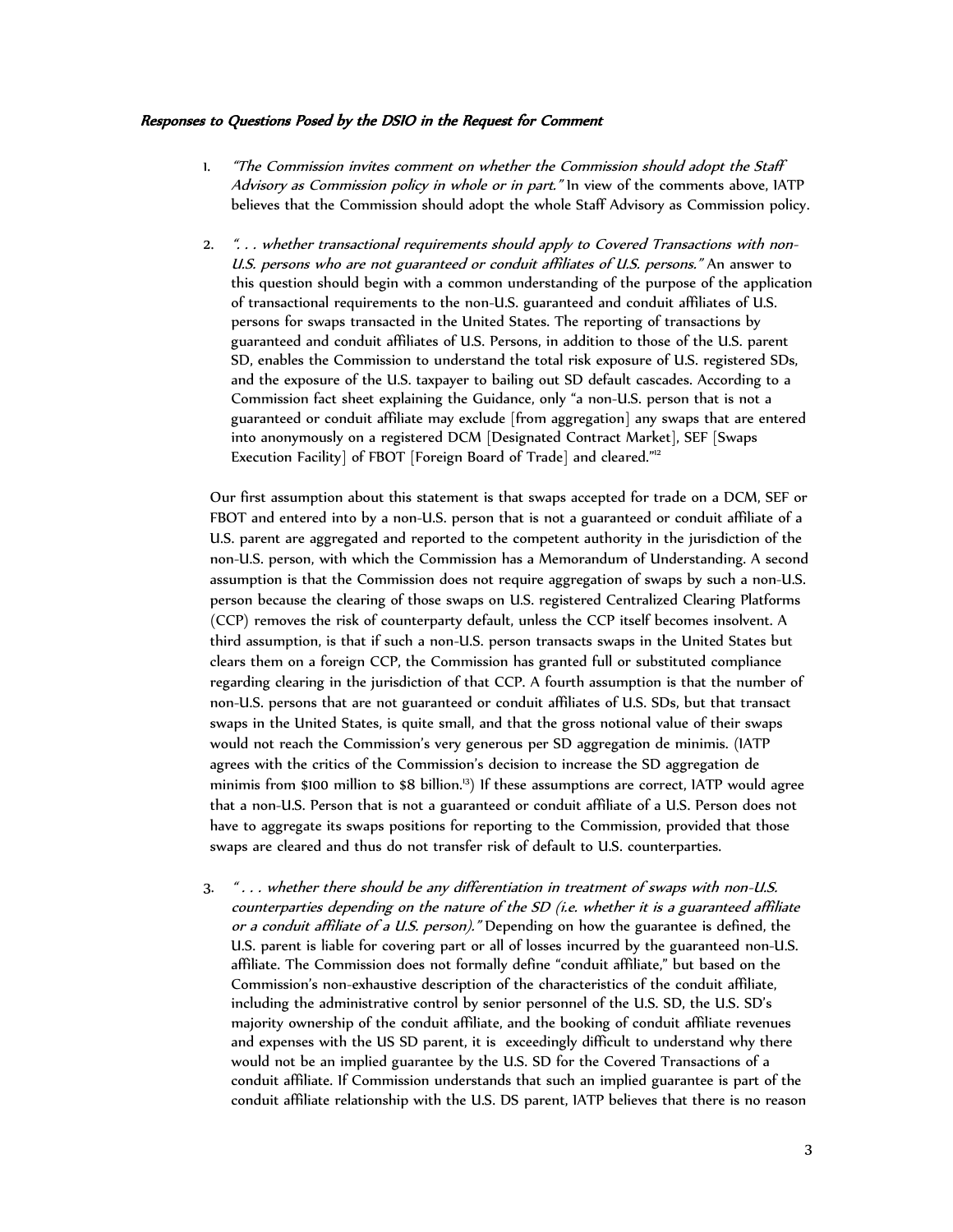to differentiate treatment of swaps with non-U.S. counterparties, depending on whether they are guaranteed or conduit affiliates.

- 4. To the extent a non-U.S. SD must comply with the transactional requirements when entering a Covered Transaction, should the non-U.S. SD be able to rely on substituted compliance program for purposes of complying with the relevant transactional requirements? IATP agrees with the DSIO interpretation of the cross-border guidance: substituted compliance with Transaction Level Requirements may be available "where the activities of the non-U.S. SD take place outside the United States." The Commission did not intend to apply substituted compliance to non-U.S. counterparties, regardless of whether the counterparty is a non-U.S. guaranteed or conduit affiliate, for swaps activities in the United States.
- 5. Comment on the degree of "arranging, negotiating or executing" swaps by non-U.S. SDs in the United States required for compliance with Transaction Level Requirements. If a non-U.S. SD structures a swap, and negotiates the terms and price of the swap in the United States, i.e. if you are a customer-facing dealmaker, all business conduct of such activities fall under the jurisdiction of the Commission. If the non-U.S. SD executes (trades) the swaps on a foreign venue and/or clears the trade on a foreign Centralized Clearing Platform (CCP), execution and clearing fall under the respective jurisdictions of the foreign trading venue and CCP. If the non-U.S. SD, whether or not it is an affiliate, trades or clears on a U.S. venue, it is subject to the Commission's Transaction Level Requirements. The question of "degree of" is difficult for IATP to comment on, since we don't understand the circumstances under which non-U.S. SD swaps activities would not fall under the Commission's jurisdiction, save for securities-based swaps that fall under the jurisdiction of the Securities Exchange Commission.

## Responses to Questions Posed by Commissioner Scott O'Malia in his Dissent to the Request for Comment

Generally, we understand Commissioner O'Malia's dissent against this DSIO Request for Comment to be a kind of amicus brief to the SIFMA, ISDA and IIB lawsuit that is seeking to invalidate the cross-border Guidance for alleged violation of the Administrative Procedures Act. We expect Commissioner O'Malia's dissent and friendly responses to the questions he poses to be cited by SIFMA et al, in the event that they appeal an adverse District Court ruling. He characterizes the DSIO's Staff Advisory as part of "the evolving jurisdictional application of the Commission's authority over cross-border trades" (FR, 1349). The characterization begins in his July 26, 2013 dissent against the approval of the Guidance, in which he charges that the majority of Commissioners' interpretation of the Commodity Exchange Act 2 (i) "essentially views the Commission's jurisdiction as boundless" (FR 45373) regarding the swaps activities of the non-U.S. affiliates of U.S. SDs.<sup>14</sup> In his dissent to the Request for Comment on the Staff Advisory, he writes, "It appears based on the Staff Advisory, the Commission is applying a "territorial" jurisdiction to elements of trade between non-U.S. entities" (FR 1349). IATP does not believe that the jurisdiction of the cross-border Guidance is "essentially boundless" and views the Staff Advisory as a careful delineation of the limits of the jurisdiction of Commission over non-U.S. SDs. We find no in consistency between the Guidance and the Staff Advisory

To judge by Commissioner O'Malia's dissents regarding the application of the Guidance, it is not clear to us that he believes that the Commission has jurisdiction over swaps activities, i.e. arranging, negotiating, executing, of non-U.S. SDs in the United States. According to his first and second questions about the Staff Advisory, whether the jurisdiction of the Commission is "essentially boundless" or whether the Commission has no jurisdiction over the swaps activities of non-U.S. SDs in the United States depends on one's response to "whether Covered Transactions with non-U.S. persons who are not guaranteed affiliates or conduit affiliates of U.S. persons meet the direct and significant test under section CEA section 2(i)"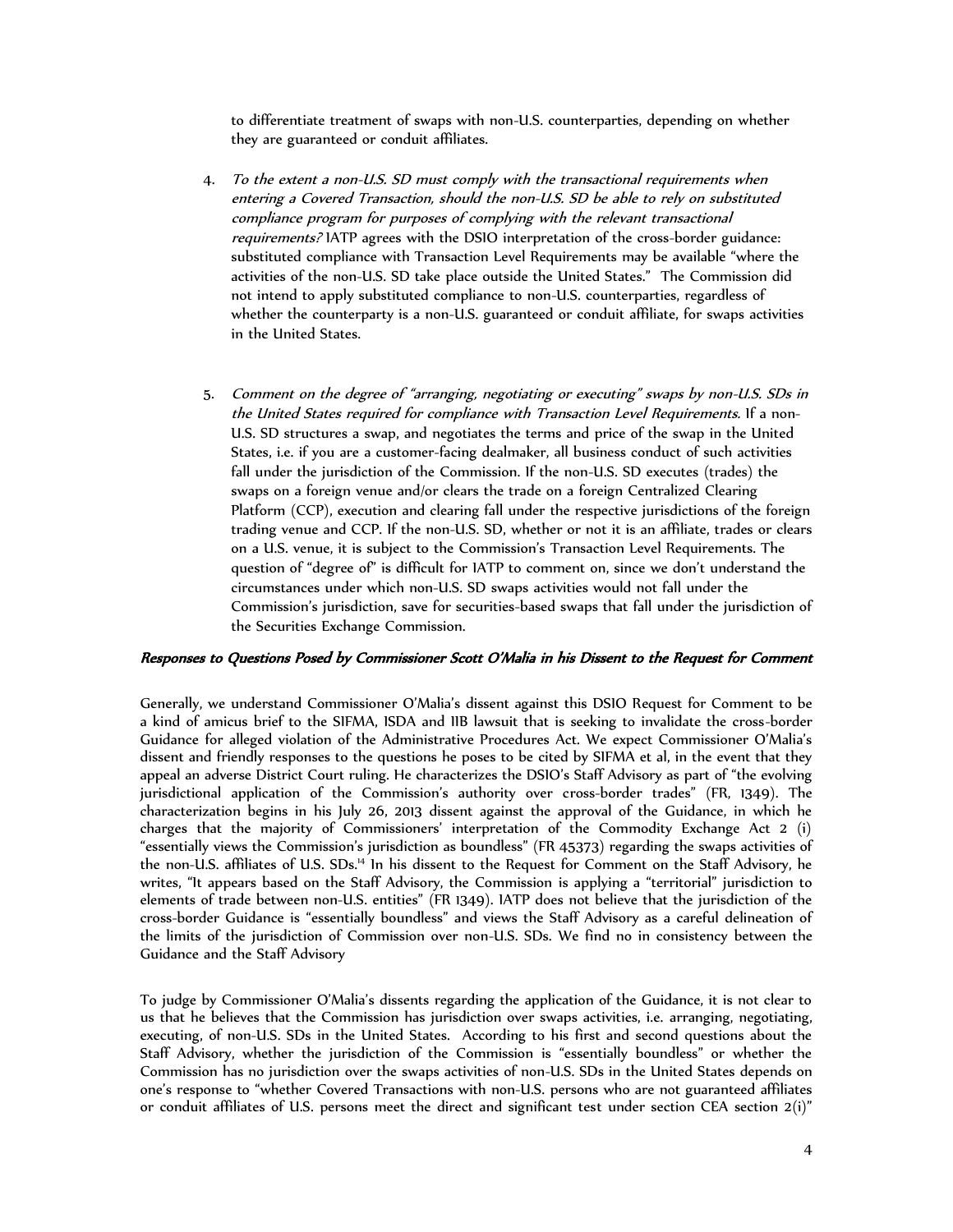(Questions 1, Fr. 1349). Commissioner O'Malia then requests that this "test" be applied to "other aspects of the Commission's cross-border policy."

Swaps activities in the United States between the non-U.S. person guaranteed or conduit affiliates of U.S. SDs and non-U.S. persons certainly have a direct connection with U.S. economic activity. Whether that effect is "significant" is not, however, decided simply by quantification of such swaps compared to the gross notional value of swaps between, for example, the non-U.S. affiliates of U.S. swaps dealers and U.S. swap participants. For example, non-US SD affiliates could try out a new "off the shelf" algorithm in swaps with non-U.S. persons executed on U.S. venues, and subsequently expand the use of the new algorithm to structure swaps with U.S. persons, whether executed on U.S. or foreign venues. Such an expansion could have a very significant, even market disruptive, economic impact on U.S. commerce, if the swap were not cleared on U.S. or foreign CCPs, and the non-US SD defaulted. Rather than judge the term "significant" simply according to the gross notional value of swaps transacted in the U.S. with non-U.S. persons, IATP urges the Commission to evaluate the potential of an expansion of a swap "innovation" traded in small volume with non U.S. persons to become a market disruptive force when traded but not cleared in large volume with U.S. persons.

The fourth and last question posed by Commission O'Malia is based on a revealing misunderstanding or non-understanding about the difference between Guidance and a Rule. "If the Commission adopts the Staff Advisory as Commission Policy (and not through the rulemaking process), please provide your views on the Commission's ability to enforce such a policy." Implied in the framing of this request is the assumption that since in a meeting on the Guidance, the Commission's General Counsel correctly replied to the Commissioner that the "guidance itself is not binding strictly", the Commission cannot enforce transaction level rules entailed in the Staff Advisory. Following the Commissioner's train of though, the Commission then has no jurisdictional authority over non-U.S SD swaps dealing activities with non-U.S. Persons in the United States. Leaving aside Commissioner O'Malia's misunderstanding that a rulemaking process is necessary to adopt a Staff Advisory, we will try to respond to the Commissioner's question and its underlying assumptions.

First, the issues of cross-border OTC derivatives rule harmonization and regulatory cooperation cannot be codified in a rule. Were the CFTC's cross-border activities to be promulgated as a rule, the Commission would be obliged to attempt to enforce such a rule in all jurisdictions in which the swaps of non-U.S. affiliates of U.S. SDs could result in defaults of U.S. SDs without sufficient capital reserves to cover their losses. Enforcement of a cross-border rule would require the Commission's jurisdiction to be "essentially boundless." To the contrary, the Guidance formulates how all Commission rules for OTC derivatives will be applied to cross-border trades and provides a structure for regulatory harmonization and negotiating U.S. vs. non-U.S. jurisdictional differences in regulation. The Guidance informs market participants, foreign regulators and the public that the jurisdictional border of the Commission's Guidance stops where surveillance of data from foreign and U.S. Trade Data Depositories and CCPs verifies that demonstrates compliance with the relevant Transaction-Level requirements, per the Commission's bilateral Memoranda of Understanding with foreign regulators for harmonization and cooperation. The Guidance enables the Commission to cooperate with competent authorities of jurisdictions in which the swaps activities of non-U.S. affiliates of U.S. SDs take place, in order to prevent circumvention of Commission rules or to undertake enforcement activities if the swaps activities of non-U.S. affiliates of U.S. SDs in foreign jurisdictions have a direct and significant effect on U.S. commerce.

## **Conclusion**

It took more than a decade for the Commission's waivers, exemptions and exclusions from the CEA to contribute to the U.S. and foreign SD defaults of 2008-2009. IATP does not expect that this Commission alone can repair that regulatory damage with its Dodd-Frank authorized rule making and the Guidance on the cross-border application of those rules. Compliance by U.S. SDs, their non-U.S. affiliates and swaps participants, and the cooperation of regulators in foreign jurisdictions will be necessary to change a swaps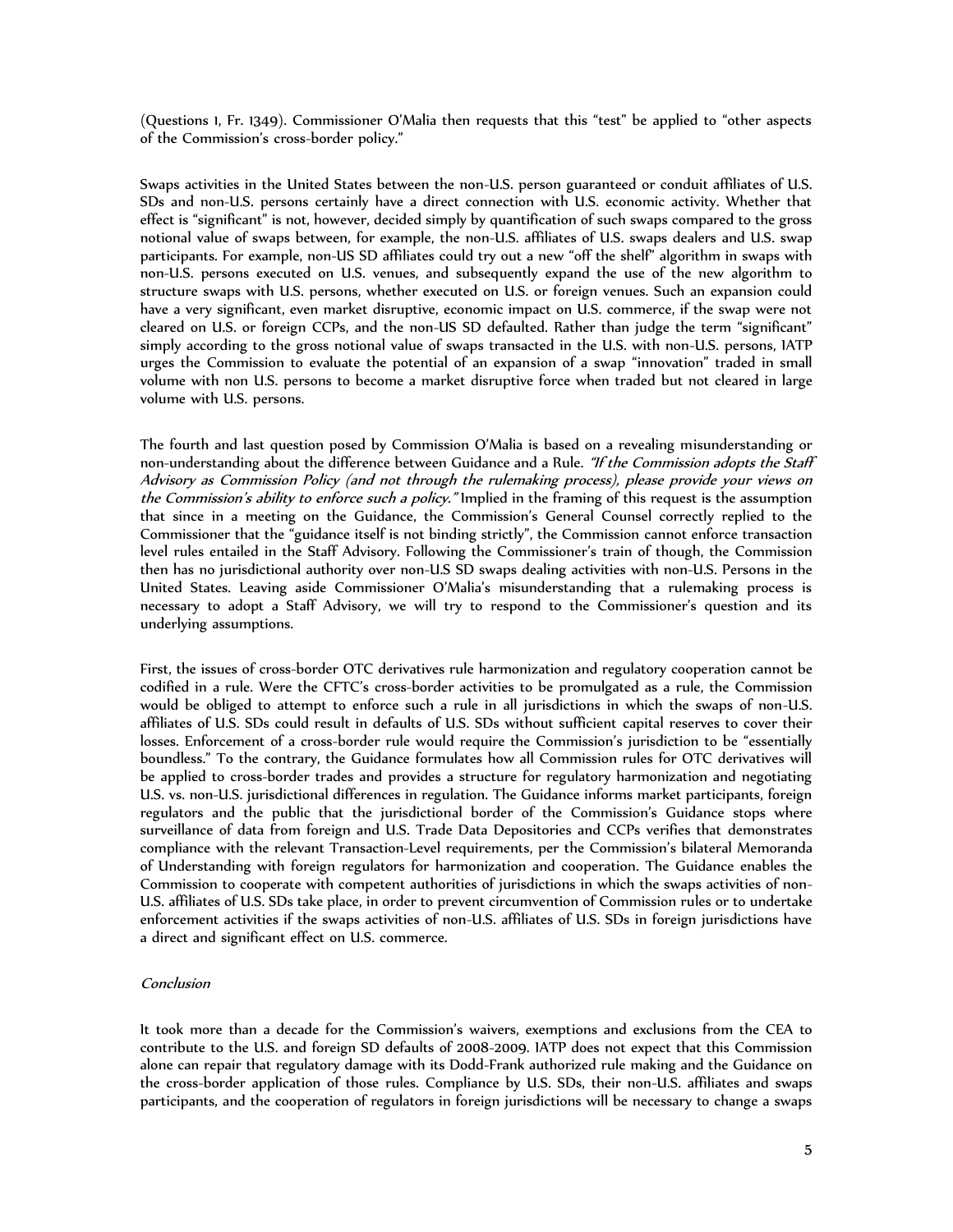industry culture of regulatory circumvention to one of compliance. Market participant questions about the cross-border application of Commission rules are a necessary part of that change. IATP thanks the DSIO for its response in the Staff Advisory to these questions, and looks forward to working with the Commission to enable effective application of the cross-border Guidance to implementation and enforcement of Commission regulations.

<sup>1</sup> Federal Register, Vol. 79, No. 5 January 8, 2014. <http://www.cftc.gov/ucm/groups/public/@lrfederalregister/documents/file/2014-00080a.pdf>

I

<sup>2</sup> The Institute for Agriculture and Trade Policy is a U.S. nonprofit,  $501(c)(3)$  nongovernmental organization, headquartered in Minneapolis, Minn., with an office in Washington, D.C. Our mission states, "The Institute for Agriculture and Trade Policy works locally and globally at the intersection of policy and practice to ensure fair and sustainable food, farm and trade systems." To carry out this mission, as regards commodity market regulation, IATP has participated in the Commodity Markets Oversight Coalition (CMOC) since 2009, and the Derivatives Task Force of Americans for Financial Reform since 2010. IATP has submitted several comments on CFTC rulemaking, and on consultation papers of the International Organization of Securities Commissions, the Financial Stability Board, the European Securities and Markets Authority, and the European Commission's Directorate General for Internal Markets.

<sup>3</sup> <http://www.cftc.gov/ucm/groups/public/@lrlettergeneral/documents/letter/13-69.pdf>

4 "SIFMA, ISDA and IIB File Lawsuit Challenging Commodity Futures Trading Commission's Cross-Border Rule (sic)," International Swaps and Derivatives Association, December 4, 2013. <http://www2.isda.org/search/page/6>

<sup>5</sup> 78 FR 45292 (July 26, 2013) available at <http://www.cftc.gov/ucm/groups/public/@lrfederalregister/documents/file/2013-17958a.pdf>

6 "Footnote 88 and Market Fragmentation: An ISDA Survey," International Swaps and Derivatives Association, Research Note, December 2013.<http://www2.isda.org/search/page/6>

<sup>7</sup> Dafna Avraham, Patricia Selvaggi and James Vickery, "A Structural View of U.S. Bank Holding Companies", *FBRNY Economic Policy Review*, July 2012, Table 1: "Number and distribution of subsidiaries: Selected Top 50 Bank Holding Companies", 71. <http://www.newyorkfed.org/research/epr/12v18n2/1207avra.pdf>

<sup>8</sup> "Cross-Border Fragmentation of Global OTC Derivatives: An Empirical Analysis," International Swaps and Derivatives Association Research Note, January 2014.<http://www2.isda.org/search/page/4>

<sup>9</sup> "Progress Report on Counterparty Data," Senior Supervisors Group, January 15, 2014, [https://www.financialstabilityboard.org/publications/r\\_140116.pdf](https://www.financialstabilityboard.org/publications/r_140116.pdf)

 $10$  "Consultation Paper: Feasibility study on approaches to aggregating OTC derivatives data. Financial Stability Board, February 4, 2014. [http://www.financialstabilityboard.org/publications/r\\_140204.pdf](http://www.financialstabilityboard.org/publications/r_140204.pdf)

<sup>11</sup> IATP's comment on the Aggregation Feasibility Study Group's Consultation Paper is posted at <http://www.iatp.org/files/FSB%20aggregation%20CP%20IATP%20Final.pdf>

<sup>12</sup> "Interpretive Guidance and Policy Statement Regarding Compliance with Certain Swaps Regulations," Commodity Future Trading Commission, 2.

[http://www.cftc.gov/ucm/groups/public/@newsroom/documents/file/crossborder\\_factsheet\\_final.pdf](http://www.cftc.gov/ucm/groups/public/@newsroom/documents/file/crossborder_factsheet_final.pdf)